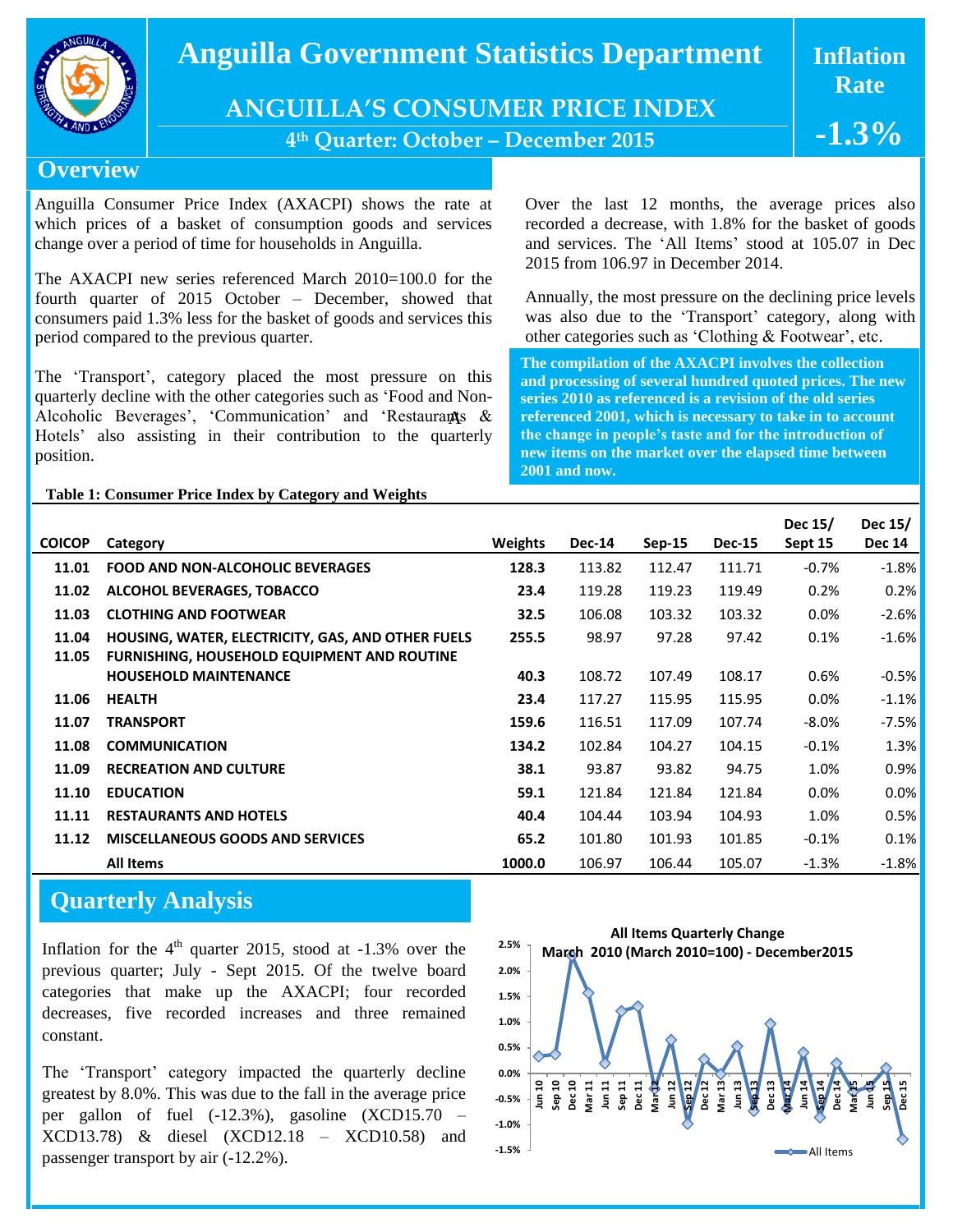The 'Food and Non-Alcoholic Beverage' category recorded a 0.7% decrease over the previous period. This was partly due to the prices of items in subcategories such as 'Meats', 'Milk, Cheese and Eggs', Oils & Fats etc.

The 'Communication' and 'Miscellaneous Goods and Services' categories both recorded a quarterly decrease 0.1% due to the average decrease cost items cell phones and personal care products.

The largest increase was experienced by the 'Recreation and Culture' and 'Restaurants and Hotels' categories both recorded an increase of 1.0%. The 'Recreational and Culture' category increase was partly due pet related products such as pet food and kid's bicycle etc. The 'Restaurant and Hotels' category increase was mainly due to the average price increase for a night stay in a hotel in St. Martin/St. Maarten during what would be considered the high season.

The 'Furnishing, Household equipment and Household Maintenance' category increased by 0.6%, partly due to the changes in average prices of household finishing such as

household textiles, household appliances, kitchen utensils and other household maintenance goods.

The 'Alcoholic Beverages, Tobacco and Narcotics' category, increased by 0.2% over the quarter due to the increased price of cigarettes and a case of beer.

'Housing, Water, Electricity, Gas and Other Fuels' category increased by 0.1% due to the maintenance and repairs of the dwelling such as material, paint, bathroom and kitchen fittings.

The 'Clothing and Footwear', 'Health' and 'Education' categories all experienced no change from the previous quarter.

**Between the new series 2010 and the old series 2001, Transport and Communication are now separate categories. The collection of mobile phones is now introduced to the CPI basket. Accommodations services are quoted from overseas (St. Maarten/ Martin), according to the Household Budget Survey, Anguillans spend most.**



## **Annual Analysis**

The 12-month change from  $4<sup>th</sup>$  quarter 2014 to  $4<sup>th</sup>$  quarter 2015 shows that the 'All Items' Index over the last year, decreased by 1.8%. Within the 12 categories, there were 6 decreases, 5 increases and 1 remaining the firm from the previous period.

The 'Transport' category impacted the annual the most by 7.5%. This was due partly to the fall in the average price per gallon of fuel  $(-8.4\%)$ , spare parts and accessories  $(-4.2\%)$ . The 'Transport services subcategory decreased by 11.8%, with the price of air passenger transport declining by 15.8%, contrary to the price of sea travel to St. Maarten which increased by 36.4% during the earlier part of 2015.

The 'Clothing and Footwear' category experienced a decrease annually by 2.6%, due partly to the decrease in certain items such as women clothing and footwear.

The 'Food and Non- Alcoholic Beverages' decreased by 1.8% partly due to the decline in prices in subcategories such as 'Meats', 'Milk, Cheese and Eggs', Oils & Fats etc.

The 'Housing, Water, Electricity, Gas and Other Fuels' category decreased by 1.6% which was in part due to the decrease in the cost of the electricity's fuel charge component as a result of the decrease in the price of gasoline and the decline in cooking gas.

The 'Health' and 'Furnishing, Household equipment and Household Maintenance' categories decrease by 1.1% and 0.5% respectively due to the average price of some pharmaceutical items, furniture and furnishings, appliances etc. which fell over the 12 month period.

The 'Communication' category recorded the largest increase with 1.3% due to the quality adjustment of upgraded phones.

The 'Recreation and Culture', 'Restaurants and Hotels' 'Alcoholic Beverages, Tobacco and Narcotics' and 'Miscellaneous Goods and Services' categories experienced increases of 0.9%, 0.5%, 0.2% and 0.1%.

Education remained unchanged over the 12 month period.